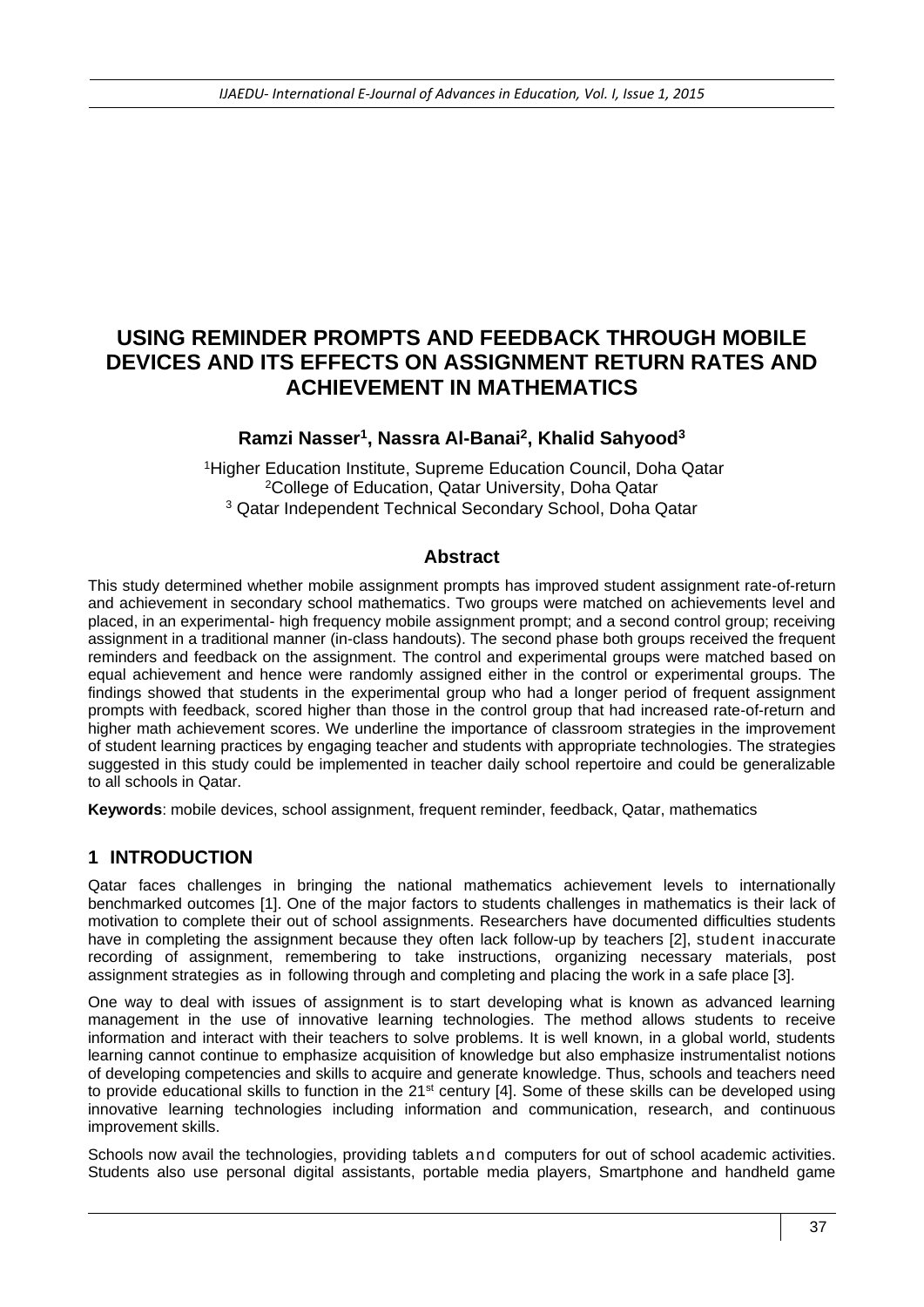consoles which can connect the student to the school, peer and teachers [5]. Many of these tools are mobile devices that are characterized as small, allow students to access, process information at the "palm of their hand," and embark on the use of tools at any time and any place [6]. The most significant aspect of these devices is that youth generally use them for entertainment and could be reached and communicated through them. We know of these devices as mobile travelling with us anywhere imposing no geographical location to learning [7]. The main conjecture of this study; that teachers can use these devices to entice students in doing their out of school assignment.

It was known to the researchers that students have difficulty to keep up with assigned work in schools. Many students would not hand in their assignment and demonstrated failure to translate the theory and knowledge presented in class into a demonstrative learning experience. We conceptualized this study in order to motivate students through advanced organizational techniques and new technologies to advance school assignments. We used what is known as mobile devices, these can be used to engage in the educational activities outside of school. Thus, we used these tools as a way to motivate students to complete assignments in mathematics.

The study included two phases, in the first phase, a control group received assignment in class, an experimental group received the assignment through the mobile devices. This treatment went on for five weeks. Post five weeks, the control and experimental group received the assignment, reminders and feedback through the mobile devices. The feedback included such things as examples and problems solved in class. We compared two groups, control and experimental group post five and ten week's treatments. Thus the research question of this study: *"Do "mobile assignments" through reminders compared to reminders with feedback improve student, mathematics academic outcomes whether in completion or achievement?"* The main hypothesis of this study is that "*students with feedback can increase*  assignment rate-of-return and mathematics achievement overtime. Thus we see the engagement of these devices as interactive and in real time c o u l d provide feedback and reinforcement for positive student learning behaviour. The main objective of this study is to investigate the effects of using smart phones applications to increase completion rates of assignment that could impact student achievement in mathematics.

# **2 METHODOLOGY**

The study used an experimental design. The study duration lasted for 10 weeks. Two groups were matched based on a pre-test achievement diagnostic. One group of students was placed in control group and a second group was placed in the experimental group. The control group was administered the assignments through the traditional method and the experimental group was provided frequent reminders for the duration of five weeks. Following five weeks students in the control and experimental group were given frequent reminders with feedback.

All students had mobile devices as Smartphone, those who did not have the devices were lent out for the duration of the study.

Students from two mathematics sections in a secondary school were given a diagnostic test. The test was performed to control for any variations among student achievement level. The achievement score were standardized and students were selected whose scores were between "-1" standard deviation and "+1" standard deviation scores. Once students were identified, one group of students was randomly assigned to a control group and one to an experimental group. The first five weeks, the control group was given the assignment in form of handout, the experimental group, was sent the assignment with three reminders daily including weekends (known as the high frequency group). Once the five weeks was over an assessment was performed to assess student mathematics achievement and a number of assignment returns was measured. The subsequent five weeks both groups received the same assignment, frequent reminders and feedback.

An automated text messaging software would prompt the low and high frequency groups through SMS, a social networking systems as well as the school Learning Management System. An assignment calendar reminder was also attached as a messenger to help students know the current assignments, future assignments, and assignment due dates.

## **2.1 Sample**

The sample included 40 secondary students. There were 18 students in the traditional control group and 22 in the experimental group. The age of the students was between 17–18 years. Students were in grade 11; the two groups were taught by the same teacher.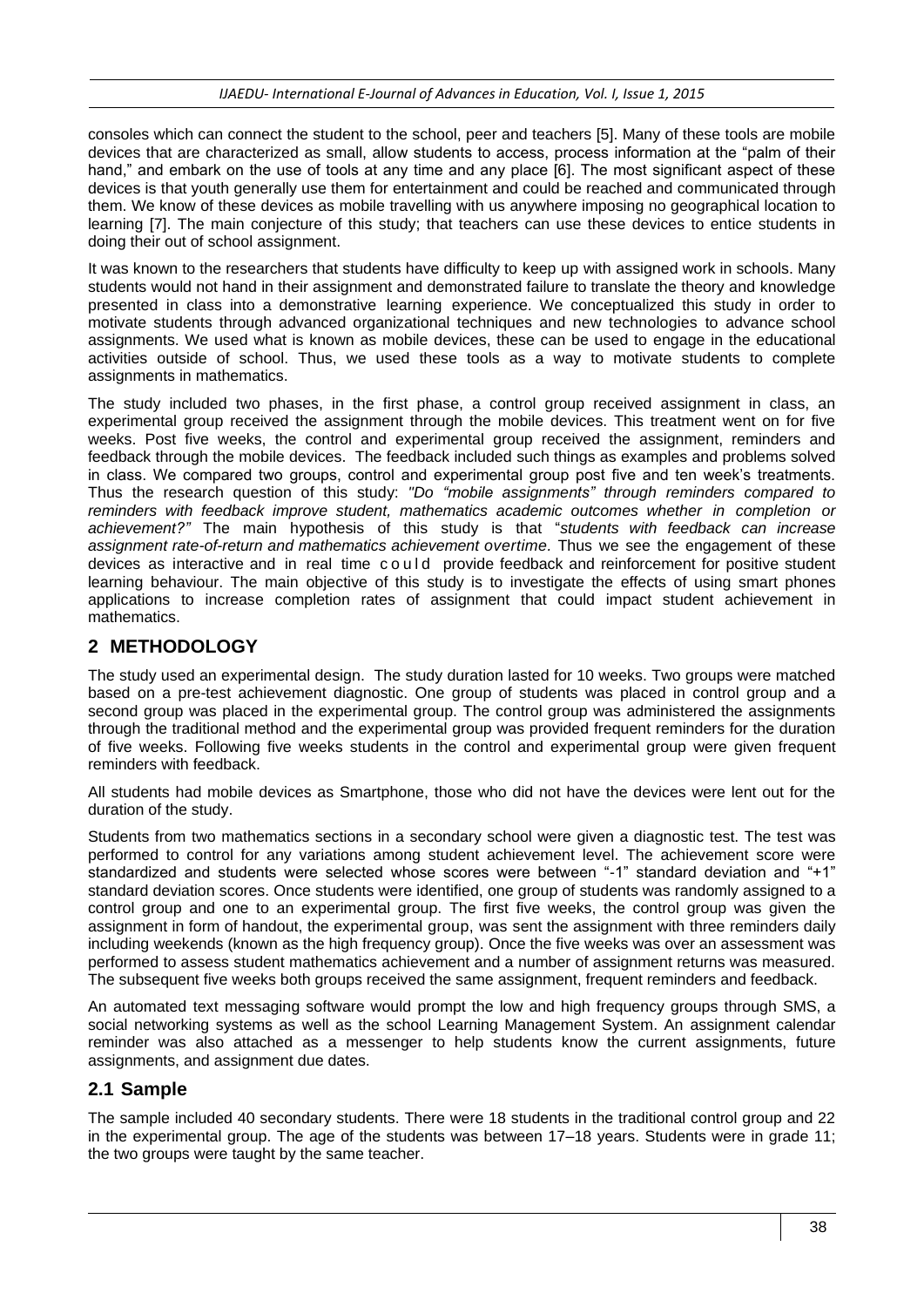#### **2.2 Research Site**

The research setting took place in Qatar's Independent Secondary School (public schools) that enrols approximately 450 secondary students. The majority of the student body is Qatari. The schools attendance rate is 85.7%. According to school's timetable, grade 11 has six advanced math lessons per week with 50 minutes per lesson. The total number of students in grade 11 is about 150 students. The school has a friendly atmosphere with high standards for students and staff. The researcher worked closely with the math teacher to develop the structure and interventions i.e., reminders and feedback.

#### **2.3 Measures and Analysis**

Two main measures included the rate-of-return of assignment and the grades students received on the mathematics assessment. A mean difference between the two groups; traditional and high frequency reminder groups were carried out. Two main analysis were performed in this study. The first analysis involved the rate-of-return on the assignments and scores on the assignment. The second statistical analysis included a Repeated Measure Analysis of Variance and Analysis of Covariance performed to determine the interaction within each group on mathematics achievement and differences between post and pre assessment on mathematics achievement respectively.

## **3 FINDINGS**

The first analysis calculated the difference between the two groups in terms of the assignment rate-of-return. The rate-of-return was calculated by adding the number of returns of all students in a group divided by the number of students. The rate-of-return was calculated on a weekly basis. A Repeated Measures Analysis of Variance was performed with rate-of-return as the dependent variable and measured on a weekly basis i.e., repeated over five weeks for the first phase of the study and a second analysis performed for the subsequent five weeks of the study. Table 1 reports the F-ratios with the significant levels. There were no significant differences between the main effects i.e., the first five weeks of the program. There was no significant difference found for linear effects and between treatment effects. In the second part of the experimental design the control and experimental groups received frequent reminders and feedback; there appeared however a significant difference in the main effects i.e. weeks within each group, suggesting that differences within experimental and control groups are significant within each week. There was a linear effect differences exhibited from week 6 to week 10, suggesting an increased linear trend (see Figure 1 and Figure 2). No significant differences appeared between experimental and control group on the rate-of-return.

|  |  | Table 1. Repeated Measured Analysis over Five Weeks Treatment and 6 to 10 Weeks treatment |  |  |  |  |  |  |
|--|--|-------------------------------------------------------------------------------------------|--|--|--|--|--|--|
|--|--|-------------------------------------------------------------------------------------------|--|--|--|--|--|--|

| <b>Effects</b>                       | F-ratio |       |
|--------------------------------------|---------|-------|
| Main Effect of Weeks (first 5 weeks) | በ 48    | በ 75  |
| Linear Effect (first 5 weeks)        | 0.10    | 0 80  |
| Between treatments (first 5 weeks)   | 14 88   | በ 16  |
| Main Effect of Weeks (6 to 10 weeks) | 38.64   | 0.002 |
| Linear Effect (6 to 10 weeks)        | 1588.6  | 0.016 |
| Between treatments (6 to 10 weeks)   | 28.74   | በ 12  |



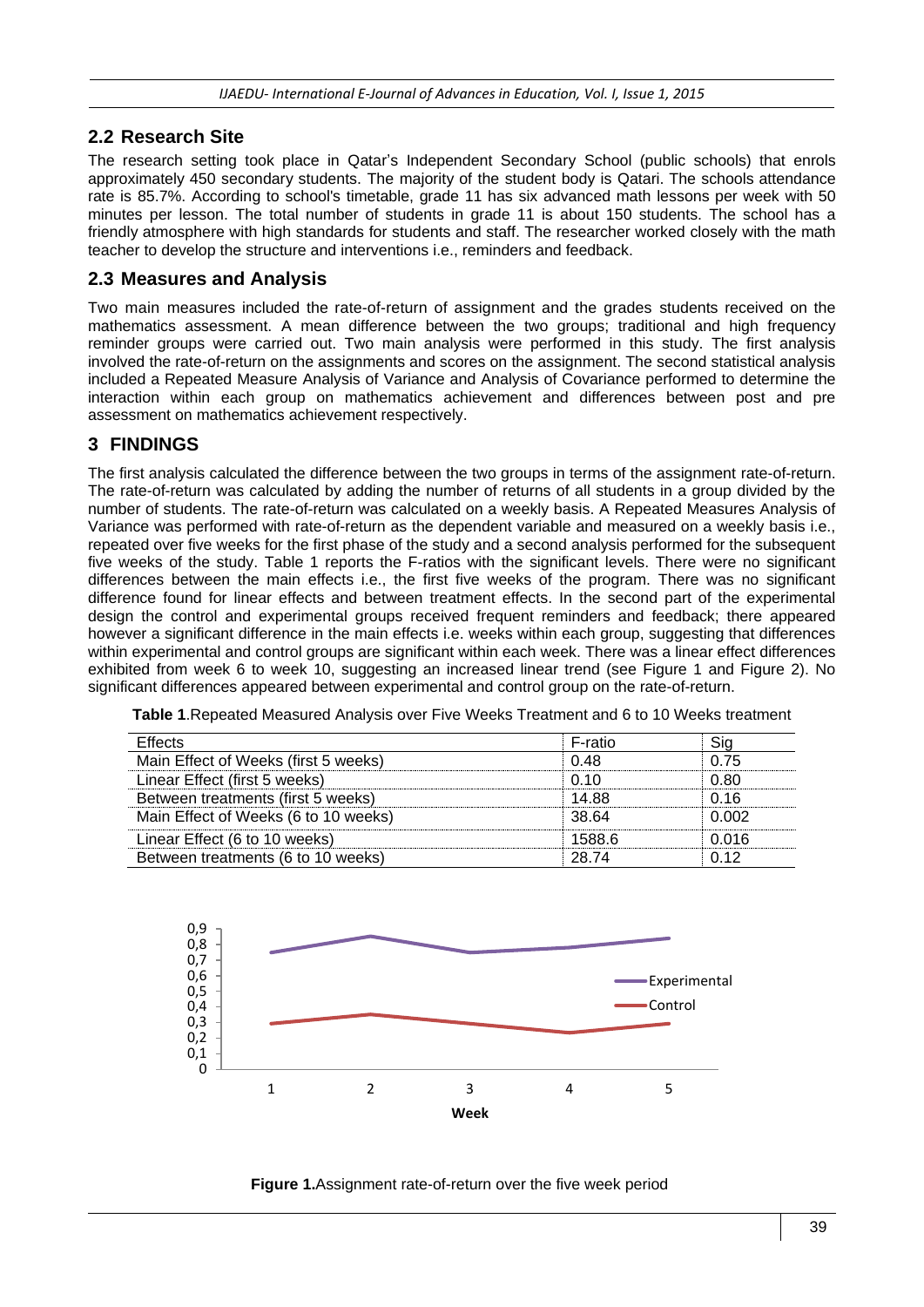

**Figure 2.**Assignment rate-of-return over the six to ten week period

As mentioned, the first five weeks the control group was administered the assignments through a traditional method whereas; the treatment group was provided frequent reminders through the mobile devices. After the five weeks and first treatment a mean difference test was run (t(33)=2.4, p=0.025) comparing means on the mathematics achievement scores. The mean difference was significant with control group (M=10.88, SD=7.41) scoring higher than the experimental group (M=6.88, SD=2.22).

Post five-week program, we ran another five weeks treatment, changing the treatment in which the control and experimental groups, both were given frequent assignment reminders with feedback. An analyses of covariance using of two groups- the control and experimental, after 10 weeks of the treatment using mathematics achievement post-test as the dependent variable. The pre-test was given at the end of the fifth week of the study was used as a covariate. The covariate was used to control the differences between mathematics achievement of both groups we ran an Analysis of Covariance using the post-test as the dependent variable. The post-test was given at the end of the  $10<sup>th</sup>$  week. The main effect showed no significant difference between the control group and experimental F(1,32)=4.04, p=0.053. The means on the post-test for the control group (M= 26.75, SD= 6.23 and experimental (M=31.74. SD= 10.97) were not significantly different suggesting that feedback has eliminated the difference due to the frequent reminders and feedback.

# **4 CONCLUSION AND IMPLICATIONS**

There are many advantages to the use of mobile devices among teachers and university faculty. These devices and applications can help teachers to manage, organize lesson plans and assignments. Many of these devices are equipped with 3G/4G, touch screen, multimedia software and Apps carried by youth, generally replacing notebooks and pens and have similar functionalities as they take important notes, reading and receiving assignments [8]. The ability for these devices to be mobile has offered new teaching and learning possibilities for teachers and students [9].

In this study we attempted to explore how an assignment structure, regiment and type; can improve through mobile devices to see how students engage in completing and achieve in mathematics The Repeated Measures Analysis of Variance for the first five weeks showed no rate-of-return within difference along the 5 weeks. However along the 6 to 10 weeks, the within rate-of-return shows significant differences. Examining the trends (see figure 1 and Figure 2), over the first five weeks the control group i.e., traditional rate-of-return did not progress linearly as there were ups and downs rates-of-return. While for both the control and experimental groups the linear effect of the rate-of- return in the second part of the study (i.e., form 6 to 10 weeks) showed a progressive positive and linear trend for both groups which received frequent reminders and feedback. While the treatment from 6 to 10 weeks, no significant differences appeared between the two groups: control and experimental on the rate-of-return.

The most interesting findings is the difference between the first treatment in which the control group was given assignment in a traditional way and those in the experimental group received frequent reminder through mobile devices. There was significant difference on achievement level with higher means for the control group. In the second treatment (6 to 10 weeks) when both groups received the same treatment and controlling for the difference in achievement prior to the second treatment the difference between the control and experimental group diminished, suggesting that feedback is a significant component to assignments completion and subsequently achievement. In the second phase of the study, a general trend appears to